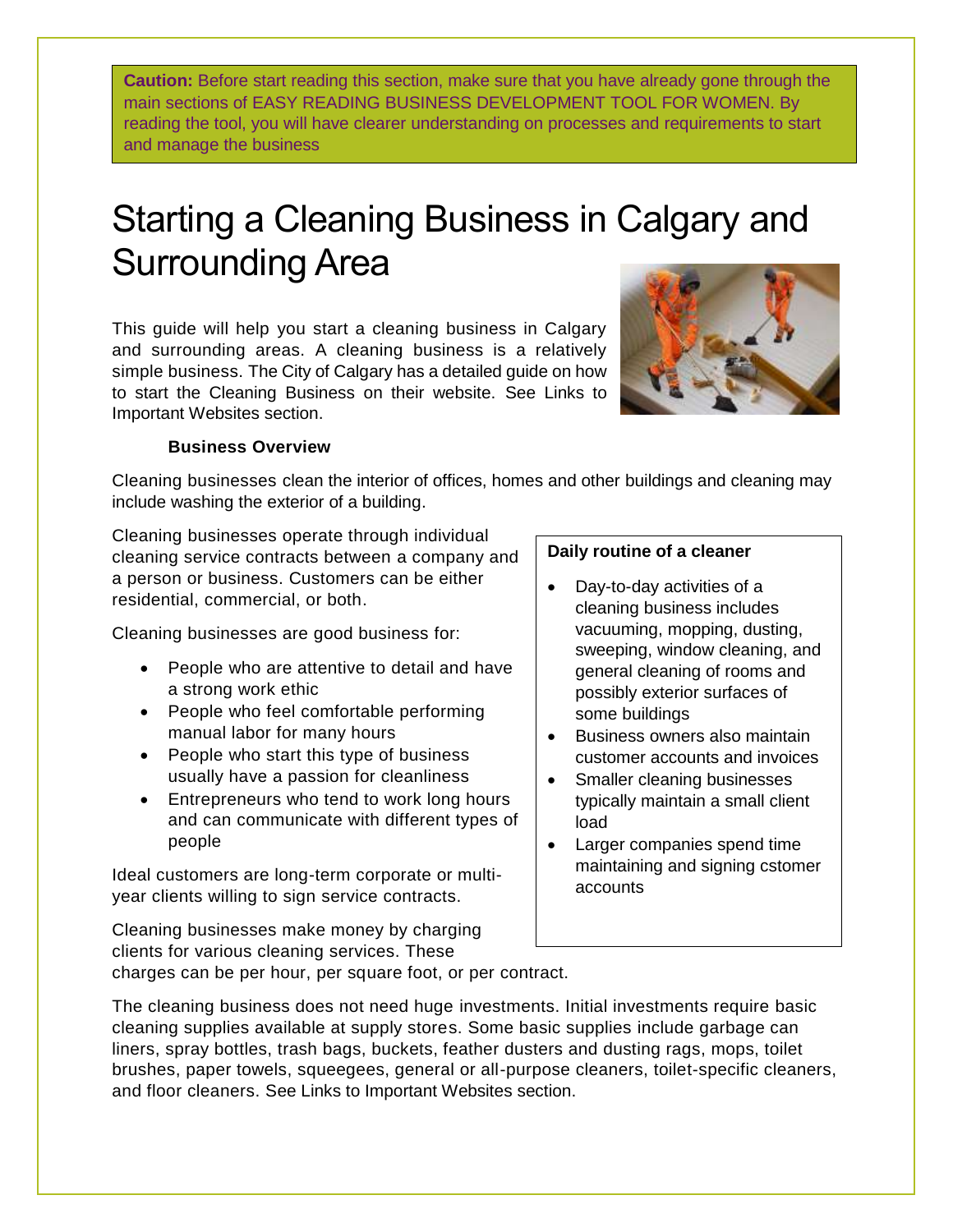Most cleaning companies have websites and business phone number. Client appointments are booked either online or over the phone.

### **Steps to Start a Cleaning Company**

Cleaning companies require a municipal license from the City of Calgary for any of the following types of cleaning:

- 1. Housekeepers
- 2. Cleaners
- 3. Residential cleaning
- 4. Commercial cleaning
- 5. Window washing
- 6. Chimney and furnace cleaning
- 7. Pressure washing exterior windows and walls
- 8. Janitorial and caretaker services
- 9. Laundromats
- 10. Dry cleaning plants

All types of cleaning companies need a land use and fire permit from the City of Calgary

Cleaning services and Contractors also need to have police clearance and provincial permits.

When a contract is set up with a cleaning company in Canada, that company will take care of my business registration and all permits and licenses.

As cleaning involves the handling of cleaning chemicals, the business staff require certification to handle hazardous materials. Workplace Hazardous Material Information System (WHIMS) training and certification are available online and through classes. Certification is valid for three years but it is recommended to have refresher once a year. This certification course is about:

- 1. How to handle and dispose of hazardous products
- 2. How and where to store hazardous materials
- 3. Know about the labeling of hazardous materials
- 4. When and where to use the different materials in the cleaning process

See Links to Important Websites section.

#### **Recommendations for Cleaning Businesses**

- 1. Get professional liability insurance for your business. It protects the client from any damages that occur due to errors, omissions or negligence when performing professional services.
- 2. Cleaning business staff and owners should drive and have their own vehicle, especially residential cleaners. Saving travel time between cleaning jobs and carrying supplies and equipment is important.
- 3. Always sign a service contract with your clients. A service contract is a contract between the cleaning service provider and clients. Service contracts clarify:
	- Client expectations
	- The legal relationship and minimize risk
	- Payment terms and conditions
	- Service level expectations

See Links to Important Websites section.